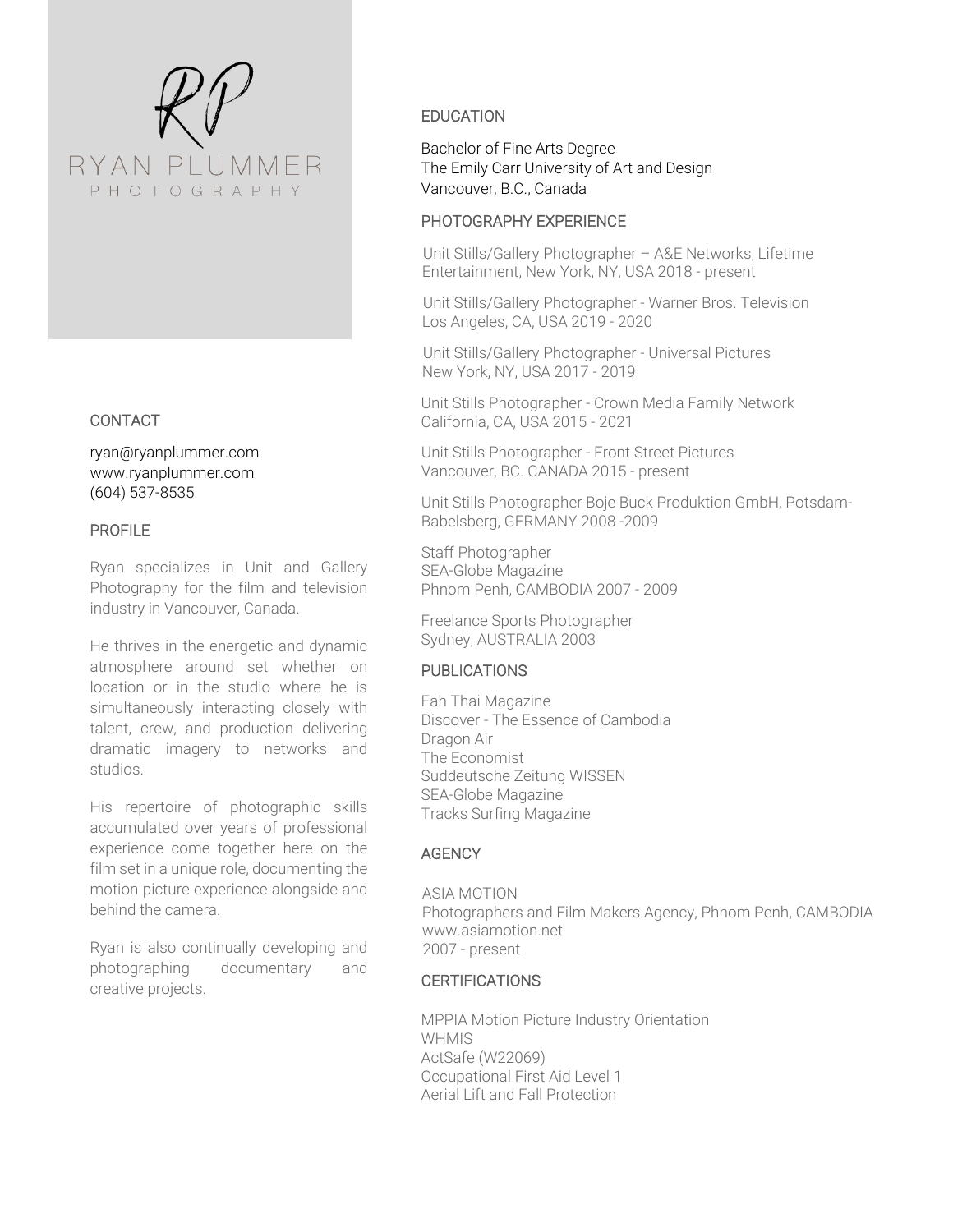#### **CREDITS**

*(Filming)* SEVEN DEADLY SINS: Greed - A&E/LIFETIME NETWORK\_2022\_MOW\_Unit Coverage/Gallery

*(Post-Produciton)*

SEVEN DEADLY SINS: Wrath - A&E/LIFETIME NETWORK\_2022\_MOW\_Unit Coverage/Gallery Producer - Derrick Williams / PM - Garrett Vandusen / Director - Troy Scott Cast - Michelle Williams, Romeo Miller, Tina Knowles, Antonio Cupo

#### *(Post-Production)*

THE CRATE ESCAPE - A&E/LIFETIME NETWORK\_2022\_MOW\_Unit Coverage/Gallery Producer - Angela Mancuso / PM - Darren Robson / Director - Katie Boland Cast - Katherine Bell, Tom Stevens

EIGHT GIFTS OF HANUKKAH - HALLMARK NETWORK\_2021\_MOW\_Unit Coverage Producer - Joey Plager / PM - Geoff Dodd / Director - Mark Jean Cast - Inbar Lavi, Jake Epstein

YOU, ME AND THE CHRISTMAS TREES - HALLMARK NETWORK\_2021\_MOW\_Unit Coverage Producer - Jean Abounader / PM - Dylan Staniforth / Director - David Winning Cast - Danica McKellar, Benjamin Ayres, Jason Hervey

A CINDERELLA STORY: Starstruck - WARNER BROS.\_2021\_FEATURE\_Unit Coverage/Gallery Producer - Ilyssa Goodman / PM - Melissa Crich / Director - Michelle Johnston Cast - Bailee Madison, Michael Evans Behling

SECRET'S OF A MARINE'S WIFE - A&E/LIFETIME NETWORK\_2021\_MOW\_Unit Coverage/Gallery Producer - Judith Verno / PM - Jamie Lake / Director - Manu Boyer Cast - Sadie Calvano, Tom Stevens

GOLD DIGGER KILLER - A&E/LIFETIME NETWORK\_2021\_MOW\_Unit Coverage/Gallery Producer - Howard Braunstein / PM - Coleman Davie / Director - Robin Hays Cast - Julie Benz, Eli Gabay

WENDY WILLIAMS: The Movie - A&E/LIFETIME NETWORK\_2021\_MOW\_Unit Coverage/Gallery Producer - Sheila Ducksworth / PM - Allen Lewis / Director - Darren Grant Cast - Ciera Payton, Morocco Omari

TAKING A SHOT AT LOVE - HALLMARK NETWORK\_2020\_MOW\_Unit Coverage Producer - Harvey Kahn / PM - Geoff Dodd / Director - Kevin Fair Cast - Alexa PenaVega, Luke Macfarlane

CHRISTMAS COMES TWICE - HALLMARK NETWORK\_2020\_MOW\_Unit Coverage Producer - Stephanie Germain / Director - Michael Scott Cast - Tamera Mowry-Housley, Michael Xavier

MERRY LIDDLE CHRISTMAS WEDDING - A&E/LIFETIME NETWORK\_2020\_MOW\_Unit Coverage/Gallery Producer - Charles Cooper/ PM - Jamie Lake / Director - Sharon Lewis Cast - Kelly Rowland, Thomas Cadrot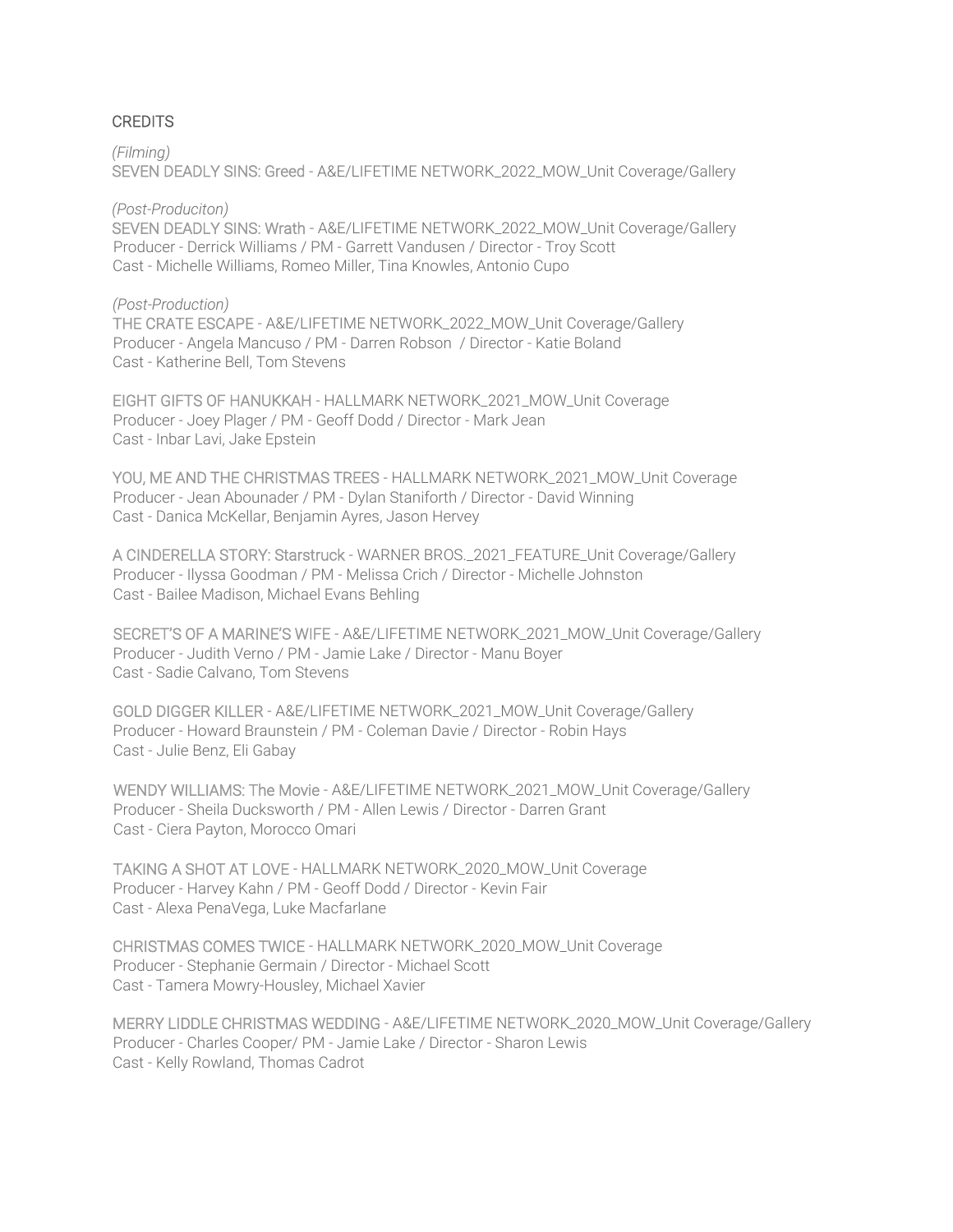A CHRISTMAS TREE GROWS IN COLORADO - HALLMARK NETWORK\_2020\_MOW\_Unit Coverage Producer - Michael Larkin / PM - Geoff Dodd / Director - Jason Bourque Cast - Rochelle Aytes, Mark Taylor

JINGLE BELL BRIDE - HALLMARK NETWORK\_2020\_MOW\_Unit Coverage Producer - Maura Dunbar / PM - Darren Robson / Director - Allan Harmon Cast - Julie Gonzalo, Ronnie Rowe

WEDDING EVERY WEEKEND - HALLMARK NETWORK\_2020\_MOW\_Unit Coverage Producer - Jean Abounader / PM - Jamie Lake / Director - Kevin Fair Cast - Kimberly Sustad, Paul Campbell

ALIENS STOLE MY BODY - UNIVERSAL PICTURES\_2020\_FEATURE\_Unit Coverage/Gallery Producer - Eric Carnager, Roger Lay Jr. / PM - Jacquelyn Renner / Director - Sean McNamara Cast - George Takei, Ty Consiglio, Travis Turner, Dan Payne, Sean Quan, Tristan Risk, Lauren McNamara

LOVE IN STORE - HALLMARK NETWORK\_2020\_MOW\_Unit Coverage Producer - Charles Cooper/ PM - Allen Lewis / Director - Paul Ziller Cast - Alexandra Breckinridge, Robert Buckley, Jackée Harry

THE GOURMET DETECTIVE: Roux The Day - HALLMARK NETWORK\_2020\_MOW\_Unit Coverage Producer - Charles Cooper/ PM - Jamie Lake / Director - Mark Jean Cast - Dylan Neal, Brooke Burns

GARAGE SALE MYSTERIES: Searched and Seized - HALLMARK NETWORK\_2019\_MOW\_Unit Coverage Producer - Charles Cooper/ PM - Jamie Lake / Director - Neill Fearnley Cast - Lori Loughlin, Steve Bacic, Kevin O'Grady, Sarah Strange

GARAGE SALE MYSTERIES: Murder in D Minor - HALLMARK NETWORK\_2018\_MOW\_Unit Coverage Producer - Jonathan Axelrod / PM - Jamie Lake / Director - Neill Fearnley Cast - Lori Loughlin, Steve Bacic, Kevin O'Grady, Sarah Strange

GARAGE SALE MYSTERIES: Picture A Murder- HALLMARK NETWORK\_2018\_MOW\_Unit Coverage Producer - Jonathan Axelrod / PM - Jamie Lake / Director - Neill Fearnley Cast - Lori Loughlin, Steve Bacic, Kevin O'Grady, Sarah Strange

GARAGE SALE MYSTERIES: The Mask Murder - HALLMARK NETWORK\_2018\_MOW\_Unit Coverage Producer - Jonathan Axelrod / PM - Jamie Lake/ Director - Mel Damski Cast - Lori Loughlin, Steve Bacic, Kevin O'Grady, Sarah Strange

GARAGE SALE MYSTERIES: Pandora's Box - HALLMARK NETWORK\_2018\_MOW\_Unit Coverage Producer - Harvey Kahn/ PM - Jamie Lake / Director - Neill Fearnley Cast - Lori Loughlin, Steve Bacic, Kevin O'Grady, Sarah Strange

GARAGE SALE MYSTERIES: A Case of Murder - HALLMARK NETWORK\_2017\_MOW\_Unit Coverage Producer - Jonathan Axelrod / PM - Jamie Lake / Director - Neill Fearnley Cast - Lori Loughlin, Steve Bacic, Kevin O'Grady, Sarah Strange

GARAGE SALE MYSTERIES: Murder Most Medieval - HALLMARK NETWORK\_2017\_MOW\_Unit Coverage Producer - Jonathan Axelrod / PM - Jamie Lake / Director - Neill Fearnley Cast - Lori Loughlin, Steve Bacic, Kevin O'Grady, Sarah Strange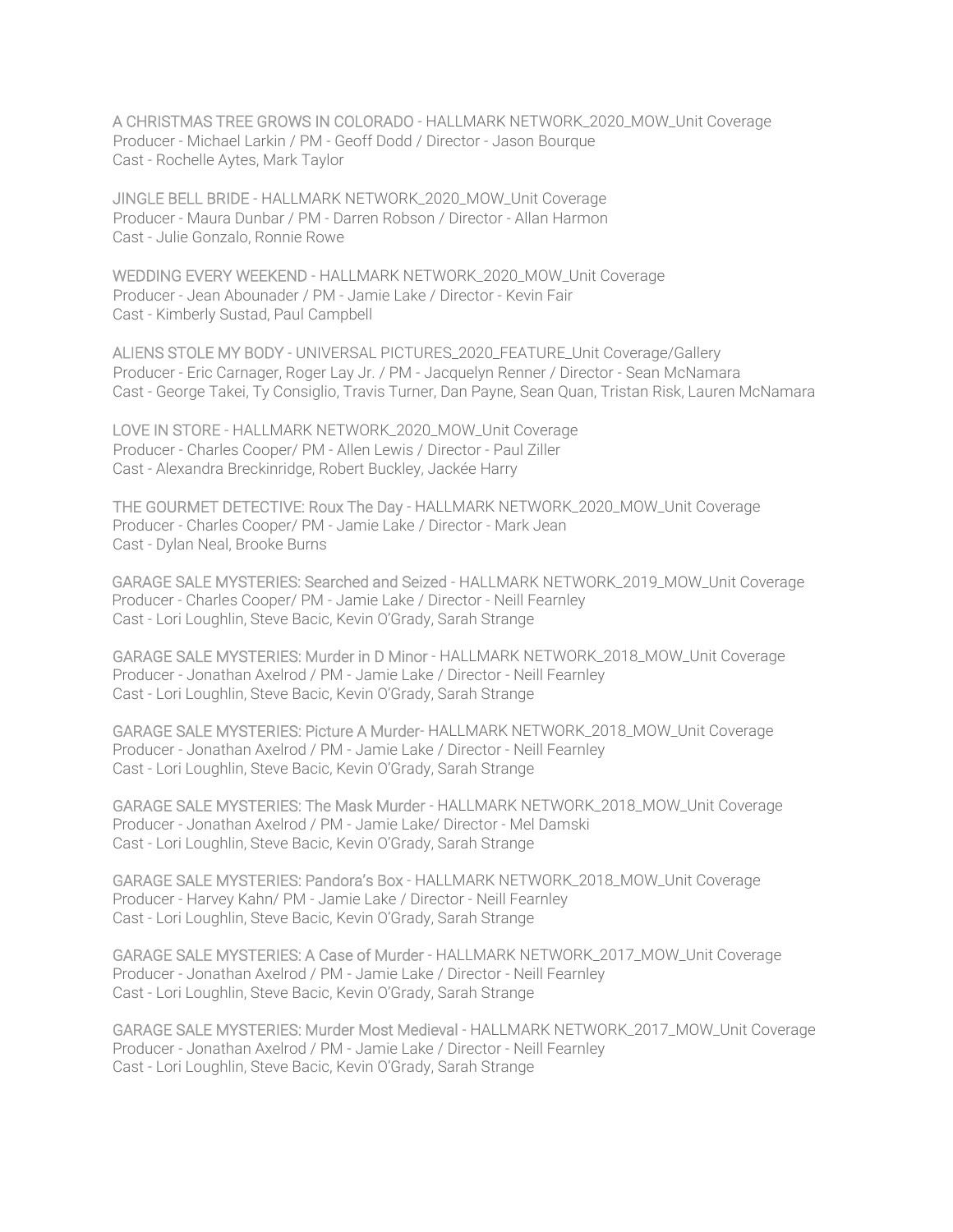GARAGE SALE MYSTERIES: Murder by Text - HALLMARK NETWORK\_2017\_MOW\_Unit Coverage Producer - Jonathan Axelrod / PM - Jamie Lake / Director - Neill Fearnley Cast - Lori Loughlin, Steve Bacic, Kevin O'Grady, Sarah Strange

GARAGE SALE MYSTERIES: The Beach Murder - HALLMARK NETWORK\_2017\_MOW\_Unit Coverage Producer - Jonathan Axelrod / PM - Jamie Lake / Director - Neill Fearnley Cast - Lori Loughlin, Steve Bacic, Kevin O'Grady, Sarah Strange

GARAGE SALE MYSTERIES: The Art of Murder - HALLMARK NETWORK\_2017\_MOW\_Unit Coverage Producer - Jonathan Axelrod / PM - Catherine Kretz / Director - Kristoffer Tabori Cast - Lori Loughlin, Steve Bacic, Kevin O'Grady, Sarah Strange

GARAGE SALE MYSTERIES: The Wedding Dress - HALLMARK NETWORK\_2015\_MOW\_Unit Coverage Producer - Jonathan Axelrod / PM - Catherine Kretz / Director - Peter DeLuise Cast - Lori Loughlin, Steve Bacic, Kevin O'Grady, Sarah Strange

A CINDERELLA STORY: Christmas Wish - WARNER BROS.\_2019\_FEATURE\_Unit Coverage/Gallery Producer - Ilyssa Goodman / PM - Melissa Crich / Director - Michelle Johnston Cast - Laura Marano, Greg Sulkin

A RUBY HERRING MYSTERIES - HALLMARK NETWORK\_2019\_SERIES (01 Episode)\_Unit Coverage Producer - Charles Cooper / PM - Mary Sparacio / Director - Paul Ziller Cast - Taylor Cole, Stephen Huszar

ALL SUMMER LONG - HALLMARK NETWORK\_2019\_MOW\_Unit Coverage Producer - Beth Grossbard / PM - Jamie Lake / Director - Peter DeLuise Cast - Autumn Reeser, Brennan Elliott

A SUMMER ROMANCE - HALLMARK NETWORK\_2019\_MOW\_Unit Coverage Producer - Erin Krakow / PM - Joyce Sawa / Director - David Winning Cast - Erin Krakow, Ryan Paevey

LOVE AND SUNSHINE - HALLMARK NETWORK\_2019\_MOW\_Unit Coverage Producer - Charles Cooper / PM - Allen Lewis / Director - Ellie Kanner Cast - Danica McKellar, Mark Deklin

V. C. ANDREW'S HEAVEN - A&E/LIFETIME NETWORK\_2019\_MINI SERIES (01 Episode)\_Unit Coverage Producer - Allan Harmon / PM - Catherine Kretz/ Director - Paul Shapiro Cast - Annalise Basso, Chris McNally

THE LAST BRIDESMAID - HALLMARK NETWORK\_2019\_MOW\_Unit Coverage Producer - Michael Prupas / PM - Susan Trovao/ Director - Mark Jean Cast - Rachel Boston, Paul Campbell

PICTURE PERFECT MYSTERIES - HALLMARK NETWORK\_2019\_SERIES (01 Episode)\_Unit Coverage Producer - james Wilberger / PM - Joyce Sawa / Director - Ron Oliver Cast - Alexa PenaVega, Carlos PenaVega

MORNING SHOW MYSTERIES: Death by Design - HALLMARK NETWORK\_2019\_MOW\_Unit Coverage Producer - Charles Cooper / PM - Allen Lewis / Director - Kevin Fair Cast - Holly Robinson Peete, Rick Fox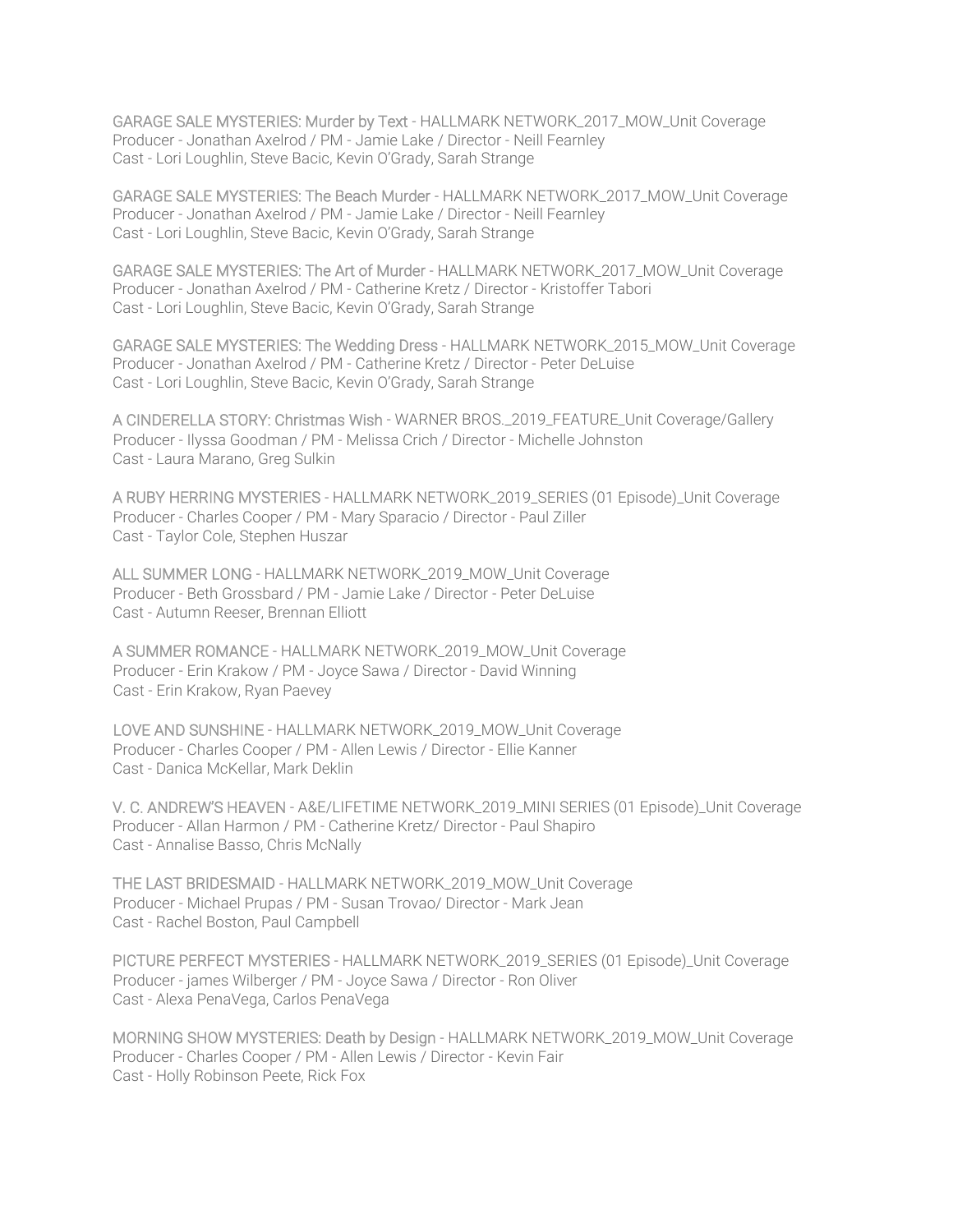MORNING SHOW MYSTERIES: Countdown to Murder - HALLMARK NETWORK\_2019\_MOW\_Unit Coverage Producer - Charles Cooper / PM - Allen Lewis / Director - Kevin Fair Cast - Holly Robinson Peete, Rick Fox

MORNING SHOW MYSTERIES: A Murder in Mind - HALLMARK NETWORK\_2019\_MOW\_Unit Coverage Producer - Charles Cooper / PM - Allen Lewis / Director - Kevin Fair Cast - Holly Robinson Peete, Rick Fox, Karen Robinson

MORNING SHOW MYSTERIES: Murder on The Menu - HALLMARK NETWORK\_2018 MOW\_Unit Coverage Producer - Harvey Kahn / PM - Allen Lewis / Director - Kevin Fair Cast - Holly Robinson Peete, Rick Fox, Al Roker, Karen Robinson

MORNING SHOW MYSTERIES: Mortal Mishaps - HALLMARK NETWORK\_2018\_MOW\_Unit Coverage Producer - Harvey Kahn / PM - Allen Lewis / Director - Terry Ingram Cast - Holly Robinson Peete, Rick Fox, Al Roker

SMALL TOWN CHRISTMAS - HALLMARK NETWORK\_2018\_MOW\_Unit Coverage Producer - Bruce Johnson / PM - Darren Robson / Director - Maclain Nelson Cast - Ashley Newbrough, Kristoffer Polaha

TIME FOR ME TO COME HOME FOR CHRISTMAS - HALLMARK NETWORK\_2018\_MOW\_Unit Coverage Producer - Harvey Kahn / PM - Michele Futerman / Director - David Winning Cast - Megan Park, Josh Henderson

CRITTERS: A New Binge - SYFY/WARNER BROS. TELEVISION\_2018\_TV Seris (E01,2,3,4,5,6,7,8)\_Unit Coverage Producer - Rupert Harvey / PM - Melissa Crich/ Director - Jordan Rubin Cast - Joey Morgan, Stephi Chin-Salvo, Sean Owen Roberts, Kirsten Robek

FLIP THAT ROMANCE - HALLMARK NETWORK\_2019\_MOW\_Unit Coverage Producer - Charles Cooper / PM - Mary Sparacio / Director - Mark Jean Cast - Julie Gonzalo, Tyler Hynes

CHRISTMAS BELLS ARE RINGING - HALLMARK NETWORK\_2018\_MOW\_Unit Coverage Producer - Linda Carolei / PM - Paul Rayman/ Director - Pat Williams Cast - Emilie Ullerup, Josh Kelly

SANTA'S BOOTS - A&E/LIFETIME NETWORK\_2018\_MOW\_Unit Coverage/Gallery Producer - Harvey Kahn / PM - Michele Futerman / Director - Shawn Tolleson Cast - Megan Hilty, Noah Mills

REUNITED AT CHRISTMAS - HALLMARK NETWORK\_2018\_MOW\_Unit Coverage Producer - Nikki Deloach / PM - Mary Sparacio / Director - Steven Monroe Cast - Nikki Deloach, Mike Faiola

HOPE AT CHRISTMAS - HALLMARK NETWORK\_2018\_MOW\_Unit Coverage Producer - Vicki Sotheran / PM - Joyce Sawa / Director - Alex Wright Cast - Scottie Thompson, Ryan Paevey

IT'S CHRISTMAS EVE - HALLMARK NETWORK\_2018\_MOW\_Unit Coverage Producer - Harvey Kahn / PM - Allen Lewis / Director - Tibor Takacs Cast - LeAnn Rimes, Tyler Hynes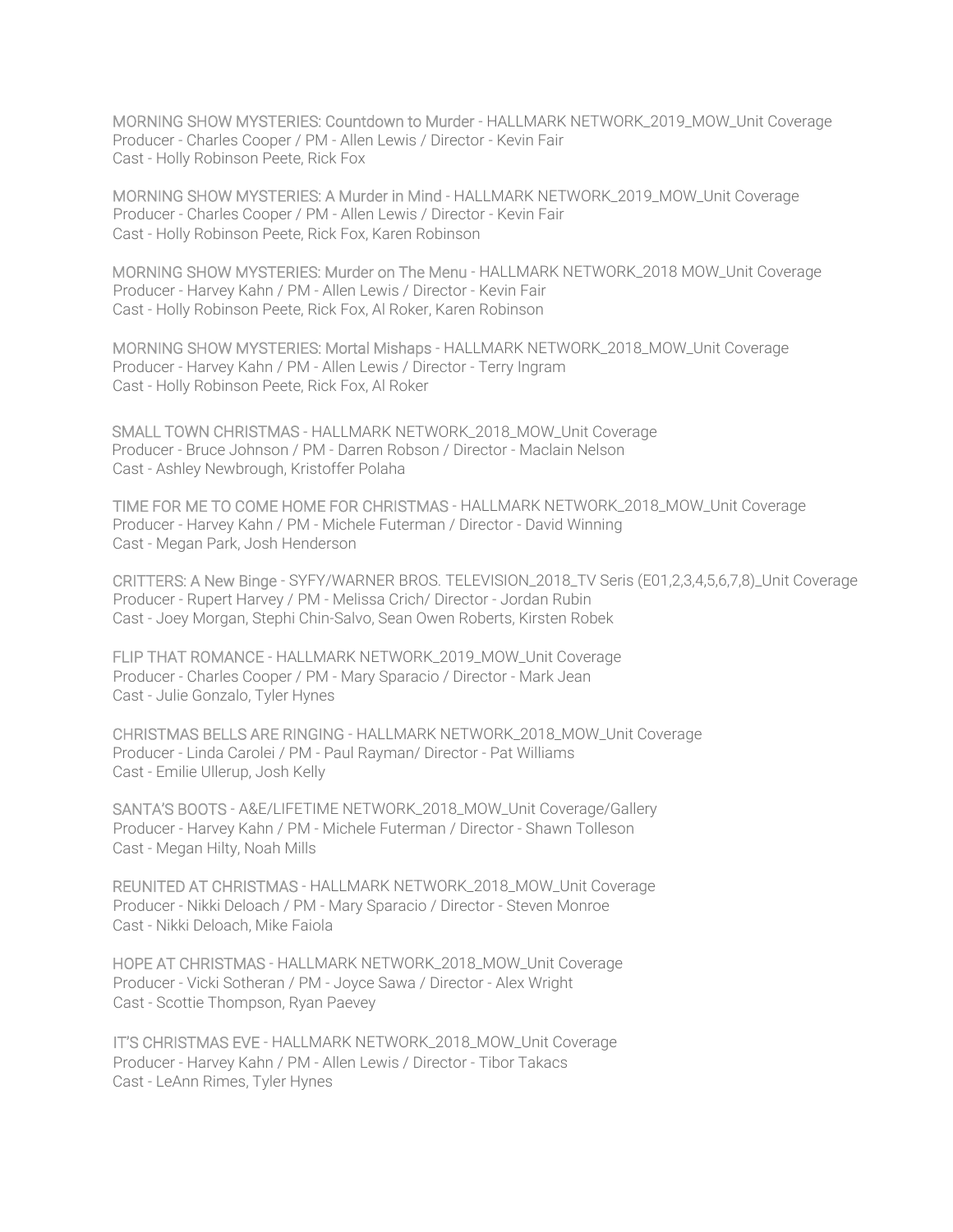ROAD TO CHRISTMAS - HALLMARK NETWORK\_2018\_MOW\_Unit Coverage Producer - Vicki Sotheran / PM - Joyce Sawa / Director - Allan Harmon Cast - Jesse Schram, Chad Michael Murray

TRULY, MADLY, SWEETLY - HALLMARK NETWORK\_2018\_MOW\_Unit Coverage Producer - Harvey Kahn / PM - Allen Lewis / Director - Ron Oliver Cast - Nikki Deloach, Dylan Neal

MARRYING MR. DARCY - HALLMARK NETWORK\_2018\_MOW\_Unit Coverage Producer - Sydell Albert / PM - Christian Bruyere / Director - Steven R. Monroe Cast - Cindy Busby, Ryan Paevey, Frances Fisher

ALIENS ATE MY HOMEWORK - UNIVERSAL PICTURES\_2018\_FEATURE\_Unit Coverage Producer - Eric Carnager, Roger Lay Jr. / PM - Crystal Remmey / Director - Sean McNamara Cast - William Shatner, George Takei, Ty Consiglio, Travis Turner, Dan Payne, Sean Quan, Tristan Risk

WINTER'S DREAM - HALLMARK NETWORK\_2018\_MOW\_Unit Coverage Producer - Greg Malcolm / PM - Heather Nevin / Director - David Winning Cast - Kristy Swanson, Dean Cain

DARROW & DARROW - HALLMARK NETWORK\_2017\_SERIES (01 Episode)\_Unit Coverage Producer - Jonathan Axelrod / PM - Catherine Kretz / Director - Peter DeLuise Cast - Kimberly Williams-Paisley, Tom Cavanagh, Wendie Malick

EMMA FIELDING MYSTERIES: More Bitter Than Death - HALLMARK NETWORK\_2017 MOW\_Unit Coverage Producer - Harvey Kahn / PM - Allen Lewis / Director - Kevin Fair Cast - Courtney Thorne-Smith, James Tupper

EMMA FIELDING MYSTERIES: Past Malice - HALLMARK NETWORK\_2017\_MOW\_Unit Coverage Producer - Dana Cameron / PM - Allen Lewis / Director - Kevin Fair Cast - Courtney Thorne-Smith, James Tupper

ROCKY MOUNTAIN CHRISTMAS - HALLMARK NETWORK\_2017\_MOW\_Unit Coverage Producer - Harvey Kahn / PM - Jamie Lake/ Director - Tibor Takacs Cast - Lindy Booth, Kristoffer Polaha, Treat Williams

CHRISTMAS IN EVERGREEN - HALLMARK NETWORK\_2017\_MOW\_Unit Coverage Producer - Harvey Kahn / PM - Jamie Lake / Director - Alex Zamm Cast - Ashley Williams, Teddy Sears, Holly Robinson Peete

THE CHRISTMAS TRAIN - HALLMARK NETWORK\_2017\_MOW\_Unit Coverage Producer - Harvey Kahn / PM - Thierry Tanguy / Director - Ron Oliver Cast - Dermot Mulroney, Kimberly Williams-Paisley, Joan Cusack, Danny Glover

WITH LOVE, CHRISTMAS - HALLMARK NETWORK\_2017\_MOW\_Unit Coverage Producer - Oliver De Caigny / Director - Marita Grabiak Cast - Emilie Ullerup, Aaron O'Connell

COMING HOME FOR CHRISTMAS - HALLMARK NETWORK\_2017\_MOW\_Unit Coverage Producer - Jonathan Axelrod / PM - Jacquelyn Renner / Director - Mel Damski Cast - Danica McKellar, Neal Bledsoe